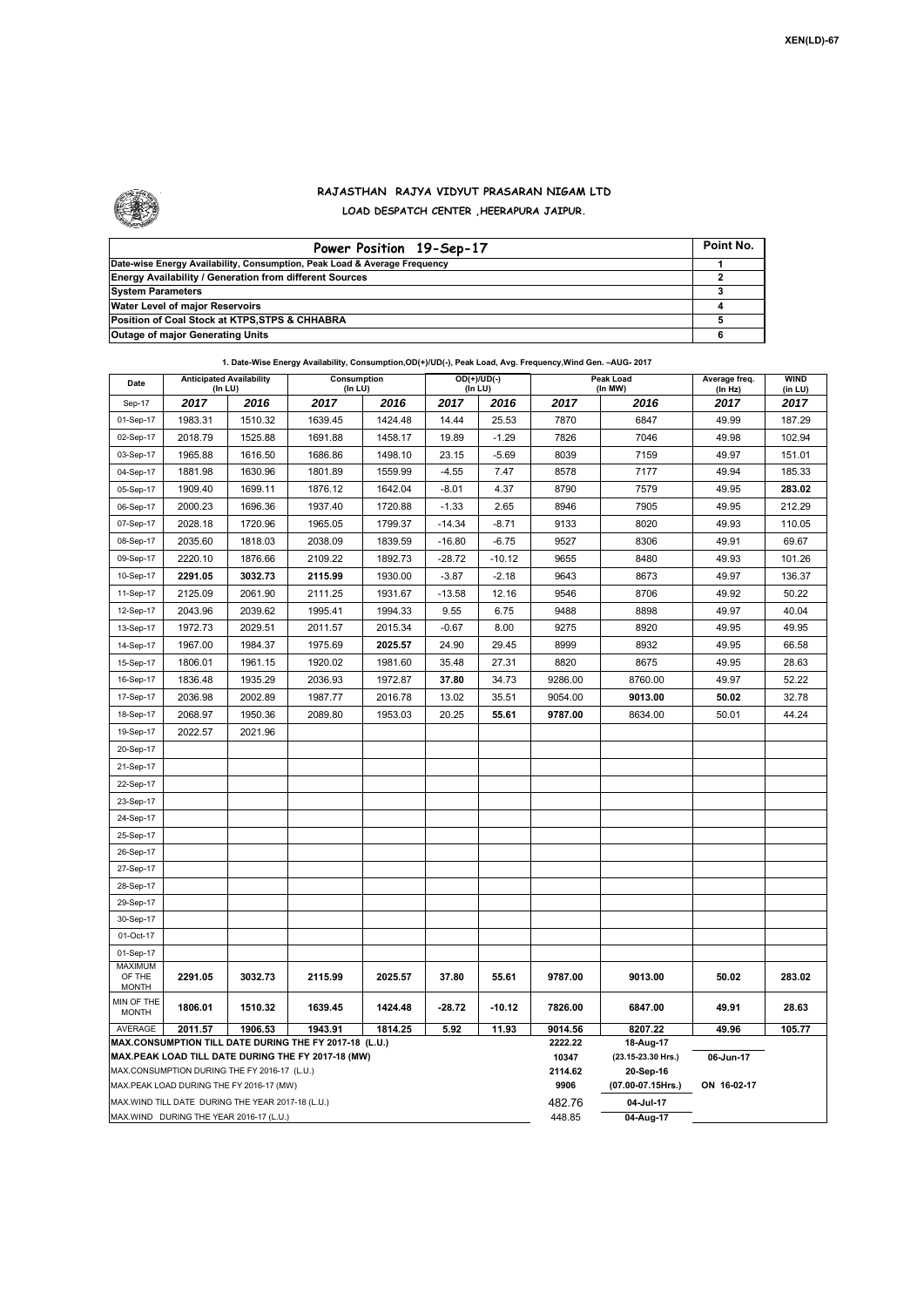| (In LU) |                                                     |                 |                             |                 |  |  |  |  |  |
|---------|-----------------------------------------------------|-----------------|-----------------------------|-----------------|--|--|--|--|--|
| S.No.   | Sources Available to Rajasthan / Installed          | Prior           | Prior                       | Actual          |  |  |  |  |  |
|         | Capacity as on 30.09.2016                           |                 | assessment of assessment of | Energy          |  |  |  |  |  |
|         | (In MW)                                             | Avail. For next | Avail.                      | <b>Received</b> |  |  |  |  |  |
|         |                                                     | Day             |                             |                 |  |  |  |  |  |
|         |                                                     |                 | 18-Sep-17                   |                 |  |  |  |  |  |
| 1       | KTPS (1240/1240)                                    | 268.00          | 258.00                      | 223.73          |  |  |  |  |  |
| 2       | STPS (1500/1500)                                    | 164.00          | 164.00                      | 128.80          |  |  |  |  |  |
| 3       | DHOLPUR GAS CCPP (330/330)                          | 0.00            | 0.00                        | 21.56           |  |  |  |  |  |
| 4       | RAMGARH (273.5/273.5)                               | 45.00           | 46.00                       | 45.39           |  |  |  |  |  |
| 5       | RAPP-A(200/200)                                     | 0.00            | 40.00                       | 20.76           |  |  |  |  |  |
| 6       | MAHI (140/140)                                      | 0.00            | 0.00                        | 16.17           |  |  |  |  |  |
| 7       | CHAMBAL (RPS+JS) (135.5/271)                        | 0.00            | 0.00                        | 0.00            |  |  |  |  |  |
| 8       | GIRAL LIGNITE (250/250)                             | 0.00            | 0.00                        | 0.00            |  |  |  |  |  |
| 9       | CHHABRA TPS 1000/1000)                              | 109.00          | 109.00                      | 103.05          |  |  |  |  |  |
| 10      | ADANI (TPS) + KALISINDH (TPS)                       | 420.00          | 420.00                      | 380.52          |  |  |  |  |  |
|         | $(1200+1200/1320+1200)$                             |                 |                             |                 |  |  |  |  |  |
| 11      | WIND FARM (3980.40/4119.15)                         | 26.00           | 20.75                       | 44.24           |  |  |  |  |  |
| 12      | SOLAR POWER(737.70/1295.70)                         | 0.00            | 0.00                        | 74.87           |  |  |  |  |  |
| 13      | CAPTIVE POWER PLANTS                                | 0.00            | 0.00                        | 0.00            |  |  |  |  |  |
| 14      | REGIONAL (INTRA STATE) O.A. (VLTPS)                 | 0.00            | 0.00                        | 0.00            |  |  |  |  |  |
| 15      | <b>OPEN ACCESS</b>                                  | 18.43           | 18.66                       | 18.66           |  |  |  |  |  |
| 16      | BIOMASS - (101.95/119.25)                           | 3.00            | 5.00                        | 3.05            |  |  |  |  |  |
| 17      | BARSINGHSAR LTPS(250/250)                           | 54.00           | 53.00                       | 52.40           |  |  |  |  |  |
| 18      | RAJWEST (1080/1080)                                 | 200.00          | 200.00                      | 198.62          |  |  |  |  |  |
|         | <b>TOTAL (A) : 1-18</b>                             | 1307.43         | 1334.41                     | 1331.82         |  |  |  |  |  |
| 19      | <b>BBMB COMPLEX</b>                                 |                 |                             |                 |  |  |  |  |  |
|         | a) BHAKRA(230.79/1516.3)                            | 41.12           | 40.97                       | 41.26           |  |  |  |  |  |
|         | b) DEHAR (198/990)                                  | 20.09           | 19.90                       | 19.34           |  |  |  |  |  |
|         | c) PONG (231.66/396)                                | 34.90           | 35.76                       | 34.90           |  |  |  |  |  |
|         |                                                     |                 |                             |                 |  |  |  |  |  |
|         | TOTAL: a TO c                                       | 96.11           | 96.62                       | 95.50           |  |  |  |  |  |
| 20      | <b>CENTRAL STATIONS</b>                             |                 |                             |                 |  |  |  |  |  |
|         | d) SINGRAULI (300/2000)                             | 91.77           | 91.48                       | 91.28           |  |  |  |  |  |
|         | (310.24/3000)<br>e) RIHAND                          | 122.38          | 122.38                      | 122.38          |  |  |  |  |  |
|         | f) UNCHAHAR-I(20/420)                               | 1.79            | 0.86                        | 2.61            |  |  |  |  |  |
|         | g) UNCHAHAR-II& III(61/630)                         | 6.70            | 3.14                        | 9.52            |  |  |  |  |  |
|         | h) INDIRA GANDHI STPS(JHAJHAR) 0.00/1500)           | 0.00            | 0.00                        | 0.00            |  |  |  |  |  |
|         | i) NCTPS DADRI St-II (43.22/980) + DADRI-TH         | 9.64            | 9.64                        | 9.64            |  |  |  |  |  |
|         | j) DADRI GAS (77/830)                               | 2.47            | 2.75                        | 2.72            |  |  |  |  |  |
|         | $k)$ ANTA<br>(83.07/419)                            | 0.00            | 0.00                        | 0.00            |  |  |  |  |  |
|         | I) AURAIYA<br>(61.03/663)                           | 0.00            | 0.00                        | 0.00            |  |  |  |  |  |
|         | m) NAPP<br>(44/440)                                 | 4.56            | 4.42                        | 4.42            |  |  |  |  |  |
|         | $n)$ RAPP-B<br>(125/440)                            | 0.00            | 35.15                       | 35.15           |  |  |  |  |  |
|         | o) RAPP-C<br>(88/440)                               | 19.86           | 20.00                       | 20.00           |  |  |  |  |  |
|         | p) SALAL<br>(20.36/690)                             | 2.55            | 2.80                        | 2.63            |  |  |  |  |  |
|         | q) URI<br>(70.37/720)                               | 9.11            | 9.27                        | 8.43            |  |  |  |  |  |
|         | r) TANAKPUR (10.86/94)                              | 2.50            | 2.50                        | 2.51            |  |  |  |  |  |
|         | s) CHAMERA - (105.84/540)                           | 9.36            | 9.36                        | 9.36            |  |  |  |  |  |
|         | t) CHAMERA-II (29.01/300)                           | 3.87            | 3.67                        | 3.80            |  |  |  |  |  |
|         | u) CHAMERA-III (25.21/231)                          | 2.75            | 3.47                        | 3.23            |  |  |  |  |  |
|         | v) DHAULIGANGA (27/280)                             | 4.19            | 4.00                        | 4.00            |  |  |  |  |  |
|         | w) DULHASTI (42.42/390)                             | 10.09           | 10.07                       | 10.07           |  |  |  |  |  |
|         | x) SEWA (13/120)                                    | 0.54            | 0.54                        | 0.54            |  |  |  |  |  |
|         | y) NJPC (112.00/1500) + RAMPUR(31.808/412.02)       | 20.21           | 20.67                       | 21.06           |  |  |  |  |  |
|         | z) TEHRI (75/1000)                                  | 7.20            | 7.20                        | 7.58            |  |  |  |  |  |
|         | aa) KOTESHWR (33.44/400) + PARBATI3 (56.73/520)     | 8.58            | 8.58                        | 13.19           |  |  |  |  |  |
|         | ab) TALA                                            | 2.80            | 2.72                        | 2.72            |  |  |  |  |  |
|         | ac) MUNDRA UMPP (380/4000)                          | 67.92           | 67.92                       | 67.92           |  |  |  |  |  |
|         | ad) SASAN (372/3960)                                | 89.34           | 89.01                       | 89.01           |  |  |  |  |  |
|         | ae) FRKKA+KHLGN+TLCHR (70.18/3940)                  | 20.15           | 20.90                       | 16.18           |  |  |  |  |  |
|         |                                                     | 0.00            | 0.00                        | 0.00            |  |  |  |  |  |
|         | af) URS POWER(DADRI TH-I)                           |                 |                             |                 |  |  |  |  |  |
|         | TOTAL SCHEDULE(a TO af)                             | 616.45          | 649.13                      | 655.45          |  |  |  |  |  |
|         | LOSSES                                              | $-18.29$        | $-19.12$                    | $-23.91$        |  |  |  |  |  |
|         | NET SCHEDULED                                       | 598.16          | 630.01                      | 631.54          |  |  |  |  |  |
| 21      | BILATERAL (REG.) EXCL. BANKING                      | 10.73           | 10.73                       | 12.38           |  |  |  |  |  |
| 22      | <b>BANKING</b>                                      | 0.00            | 0.00                        | 0.00            |  |  |  |  |  |
| 23      | BILATERAL(INTER-REG.). EXCLUDING (ISOA &            | 114.96          | 111.50                      | 114.96          |  |  |  |  |  |
| 24      | BANKING)<br>INTER STATE OPEN ACCESS (BILATERAL+IEX) | $-18.43$        | $-18.66$                    | $-18.66$        |  |  |  |  |  |
|         |                                                     |                 |                             |                 |  |  |  |  |  |
| 25      | INDIAN ENERGY EXCHANGE                              | 9.73            | $-2.48$                     | $-2.48$         |  |  |  |  |  |
|         | <b>TOTAL(B): (19 TO 25)</b>                         | 715.14          | 734.56                      | 737.73          |  |  |  |  |  |
|         | TOTAL GENERATION (A +B) : 1 TO 25                   |                 |                             | 2069.55         |  |  |  |  |  |
|         | OVER DRAWAL (+)/UNDER DRAWAL (-)                    |                 |                             | 20.25           |  |  |  |  |  |
|         | <b>GRAND TOTAL</b>                                  | 2022.57         | 2068.97                     | 2089.80         |  |  |  |  |  |
|         | <b>LAST YEAR</b>                                    | 2021.96         | 1950.36                     | 1953.03         |  |  |  |  |  |

## **2.Anticipated Availability/Generation From Different Sources**